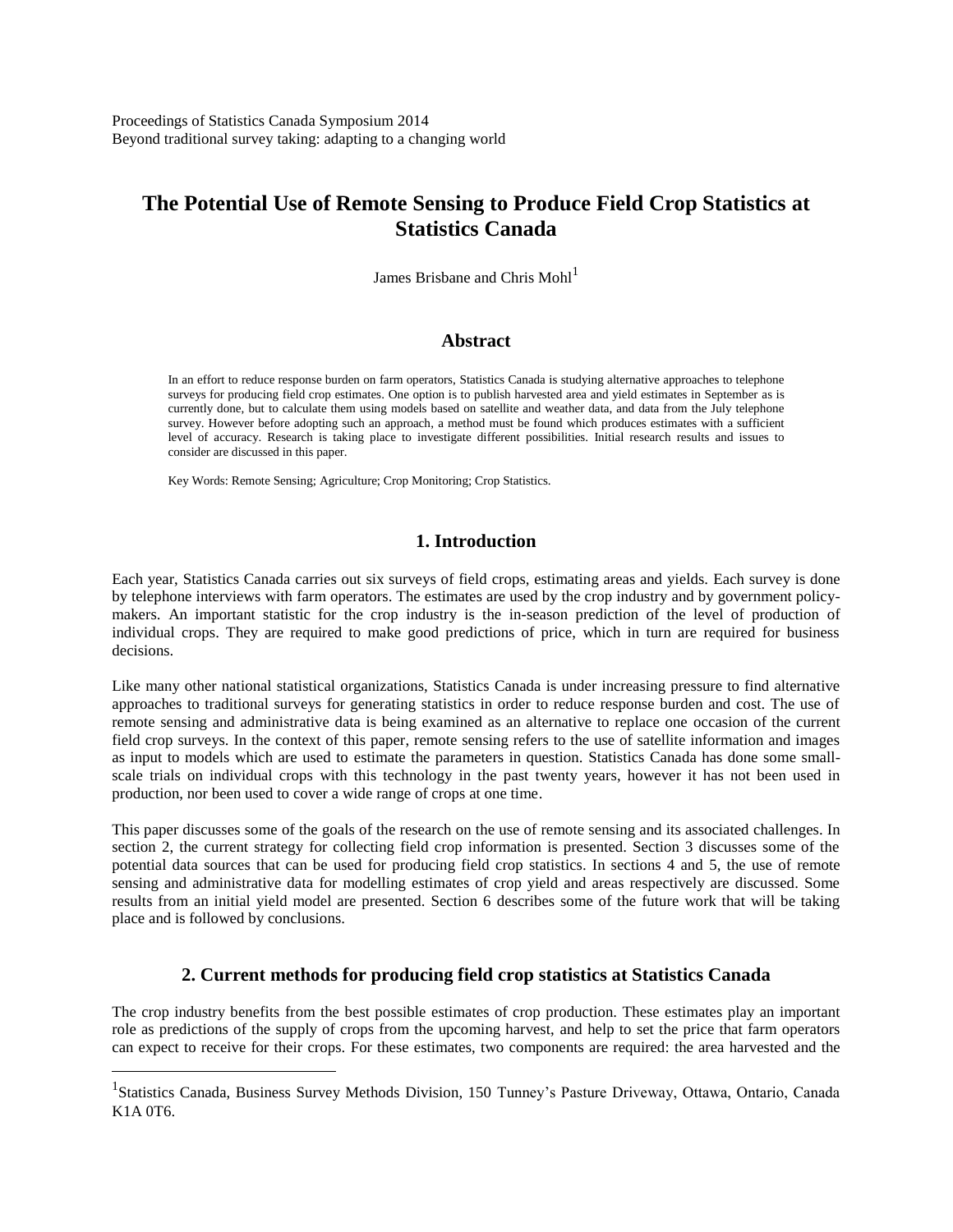yield. Within a season, as crops grow, new weather events occur, new information becomes available, and so it is important to update the estimates over time. Consequently, Statistics Canada conducts six occasions of its field crop telephone survey per year, asking farm operators about fifty-two different crops. Table 2-1 shows the timing of the six surveys, the approximate sample size, and the information collected in each survey.

| Month of data<br>collection | Approximate sample<br>size (in $2014$ ) | <b>Ouantities estimated</b>                                 |
|-----------------------------|-----------------------------------------|-------------------------------------------------------------|
| March                       | 11,500                                  | Planned area to be seeded for each crop<br>$\bullet$        |
|                             |                                         | Amount of each crop in storage<br>٠                         |
| June                        | 24,500                                  | Actual area that has been seeded for each crop<br>$\bullet$ |
| July                        | 13,100                                  | Actual area that has been seeded for each crop<br>$\bullet$ |
|                             |                                         | Expected area to be harvested for each crop                 |
|                             |                                         | Expected yield for each crop                                |
|                             |                                         | Amount of each crop in storage<br>$\bullet$                 |
| September                   | 9,300                                   | The same quantities as for July, except crop in storage     |
| November                    | 26,800                                  | The same quantities as for September                        |
| December                    | 8.700                                   | Only the amount of each crop in storage.                    |
| Total                       | 93,900                                  |                                                             |

#### **Table 2-1 Statistics Canada's telephone surveys for field crop statistics**

Each survey collects information independently of other occasions. Farm operations are surveyed at most twice during the year. The most accurate estimates of harvested area and yield are produced by the November survey, after the harvest is complete, but these estimates are not available until early December, and it's important to produce accurate estimates before that time. These are referred to as in-season estimates. During the summer, Statistics Canada could potentially make use of other data sources to estimate expected harvested areas and yields. One course of action under consideration is to cancel the September telephone survey and publish modelled estimates in September based on data from remote sensing, the July telephone survey, and other available sources such as weather stations.

# **3. Potential data sources for producing crop estimates.**

Statistics Canada is evaluating how different sources of data can be used to produce field crop statistics. Possible sources include

- 1. Conventional telephone surveying of farm operators
- 2. Direct observation of fields (by staff using cars or planes)
- 3. Crop insurance data
- 4. Satellite data
- 5. Weather station data.

Each of these five data sources comes with challenges.

**Conventional telephone surveying of farm operators.** Statistics Canada's agriculture survey program places a significant burden on farm operators. Managing response burden has been identified as a priority for the agency**.** 

**Direct observation of fields.** This is expensive due to travel costs and requires knowledgeable staff to carry it out. It also requires an area frame of fields which Statistics Canada no longer maintains.

**Crop insurance data.** This indicates only how much crop has been insured. Estimates of the uninsured areas are still needed from other sources.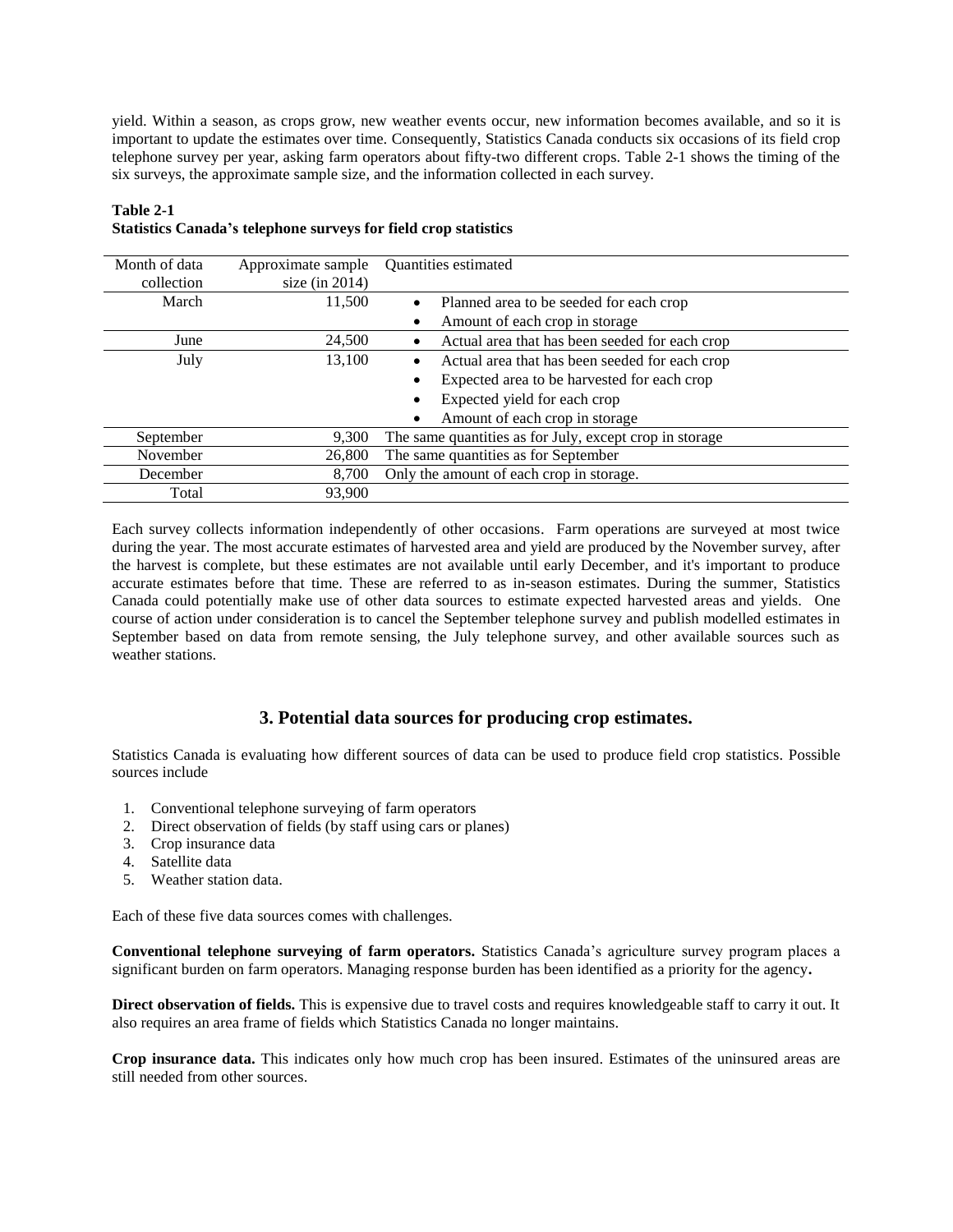**Satellite data**. When using satellite images to estimate crop areas, each image requires the development of a classification algorithm specifically for that image. The accuracy of this classification must be tested, by comparing it against small samples of land, known as "ground-truth", where the identity of the crop is assumed known without error.

**Weather station data**. This can be used in conjunction with other sources to estimate yield. Its usefulness depends on how well it represents the weather conditions in the fields where the crops are grown.

Statistics Canada has obligations to produce reliable statistics, to be cost-effective in all its undertakings, and to minimize response burden. The present research aims to design a program with lower response burden and cost by increasing the use of data from crop insurance sources, satellites, and weather stations, in conjunction with conventional surveys, while maintaining an acceptable level of data quality. The cancellation of the September survey occasion and conducting only five telephone surveys per year would be a way to reduce the burden. Under such a plan, Statistics Canada would still publish harvested yield estimates in September, but they would be calculated using satellite and weather data, and estimates from the July telephone survey. Over the short term the area estimates would be carried forward from the July survey. In the longer term, remote sensing approaches for area estimates could be adopted.

## **4. Estimating crop yield from satellite, weather, and telephone survey data**

Statistics Canada is examining the use of regression models to estimate in advance what the yield estimate from the November survey will be. Models and estimates are developed separately and independently for each census agricultural region (CAR) of the country and the results are aggregated to the provincial level. A CAR is a subprovincial area of land composed (usually) of Census Divisions with similar agricultural properties such as climate and soil type.

One of the predictor variables in the model is the yield estimate from the July telephone survey. The other predictors come from various types of satellite and weather station measurements. The satellite measurements consist of a calculated Normalized Difference Vegetation Index (NDVI) measured at different times during the growing season and averaged over the crop area of the CAR. NDVI is a common satellite-based measure of the amount of green vegetation, measured by the light sensor on the satellite. The other variables are measurements made at weather stations including total precipitation, growing degree days, water stress index, and soil water content. The first two are cumulated over different time periods during the growing season, and the second two are averaged over different time periods. Then in all four cases the numbers are averaged over all stations in the CAR to produce the predictor variable. It is important to consider different time periods because the sensitivity of crop yield to weather varies over time.

In the results presented in this paper, around sixty predictor variables were produced using data from the start of the growing season to early September and the best five were selected using the stepwise selection method for multiple linear regression. Twenty-seven years of data (1987-2013) is available to generate the models. The regression model was then used to estimate the November survey yield estimate. Graphs are presented below, comparing this estimate with the November survey yield estimate from the July and September telephone surveys.

Figure 4-1 shows the spring wheat yield in Saskatchewan over the last twenty-seven years, as estimated by the November survey occasion. Saskatchewan is the largest province in terms of field crop production, and spring wheat is one of its principal crops. Average yield per acre is about 30 bushels. While the general trend is upwards, yields can vary significantly between years. For example, the yield was about 15 bu below average in 1988 and about 18 bu above average in 2013. These outlying data points make modelling the yield more challenging.

Figure 4-2 shows the relative differences between the November survey estimate of spring wheat yield and the three predictions over the last twenty-seven years. A positive value means that the survey estimate is higher than the prediction, and a negative value means that it is lower than the prediction. This initial multiple linear regression model produced estimates which were visibly different than those from either the July or September survey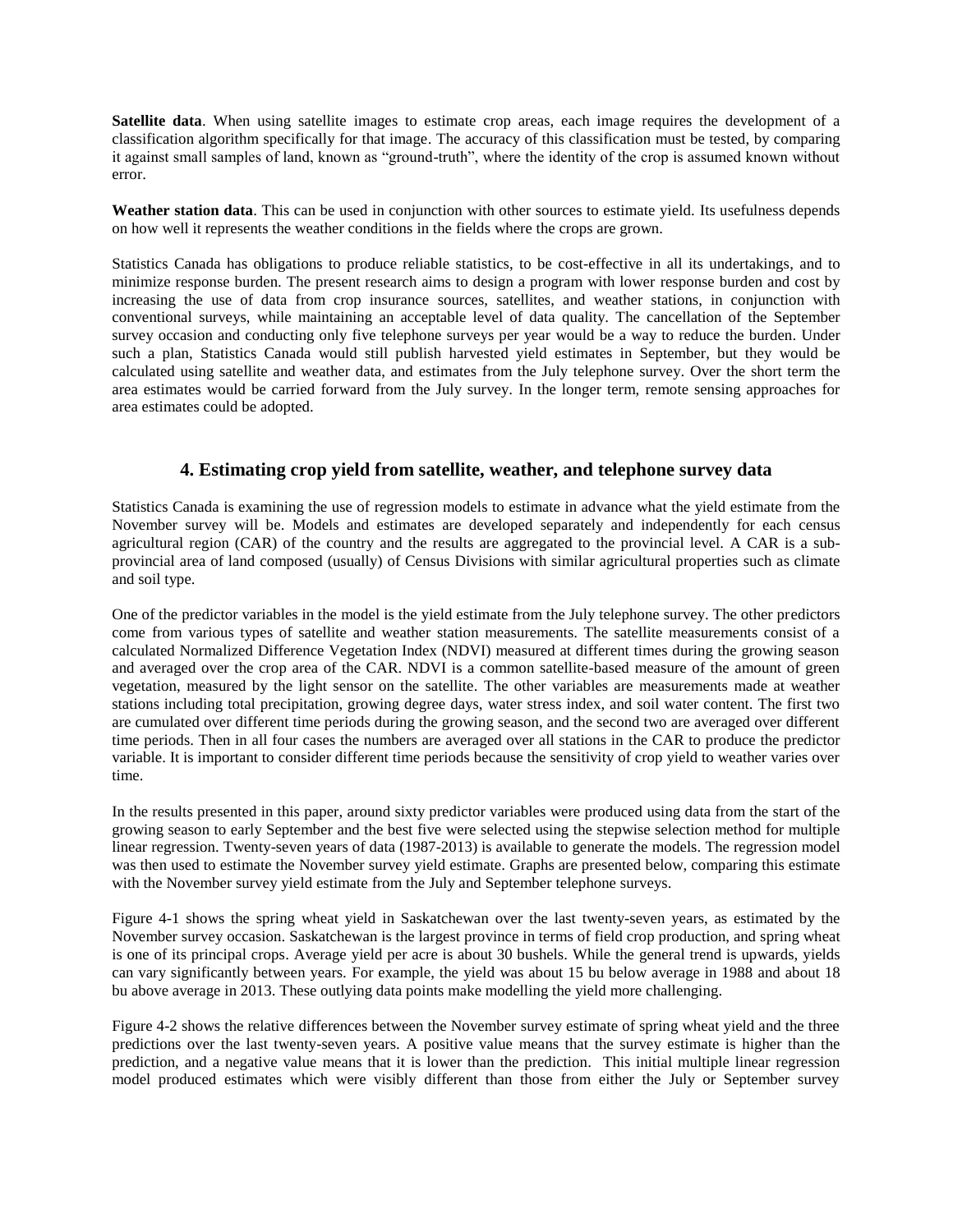occasions. Whereas the survey data tended to underestimate the yield in comparison to the November estimates, the model overestimated them slightly more than half of the time. The magnitude of the differences is also of note.



**Yield estimated by the November telephone survey for 27 years of spring wheat in Saskatchewan**

**Figure 4-1**

**Figure 4-2 Prediction errors relative to the November survey estimates for 27 years of spring wheat in Saskatchewan**



From an absolute point of view the modelled numbers deviated from the November estimated yields more than the survey numbers. Not surprisingly, the model had some difficulty predicting the yield in outlying years when the yield was much lower (as in 1988 or 2002) or higher (as in 2013) than usual.

Figure 4-3 shows a similar graph for Saskatchewan durum wheat. While still an important crop in Saskatchewan, it typically has less than half the acreage of spring wheat. The resulting graph shows similar patterns to spring wheat. The July and September survey occasions tended to underestimate the production whereas the model showed a more even distribution of over and underestimation. However the spikes indicate that the model had much more instability from one year to the next and tended to more poorly predict the November numbers compared to the September survey. This is the typical pattern that was observed among the five provinces and seven important crops that were examined with the initial model. It indicates that some investigation into improved modelling is necessary to address some of the current model's weaknesses. A standard multiple linear regression model may be insufficient to properly address some of the outliers in the historical datasets.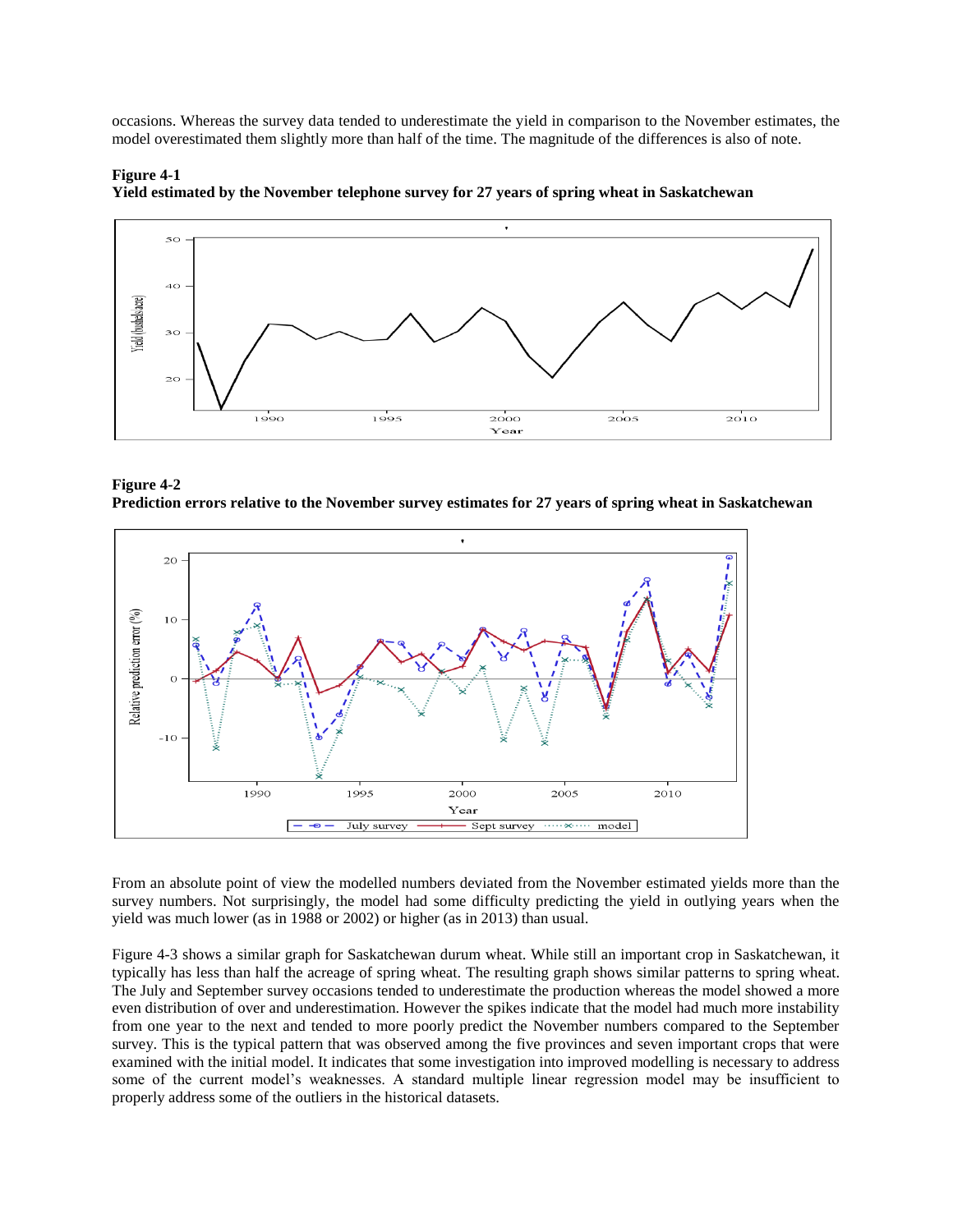

**Figure 4-3 Prediction errors relative to the November survey estimates for 27 years of durum wheat in Saskatchewan**

## **5. Estimating crop area from satellite image data**

This involves the satellite capturing an image of the ground. The ground is sampled using an area frame and the crops growing on the sampled areas are recorded. This sample data is called ground-truth because it's assumed free from errors in the same way that respondents are assumed to give the correct answers in a telephone survey. Two ground samples are selected, and all crops whose areas are to be estimated must exist in both. With the first sample, ground data is compared to the data of the satellite image, and that comparison is used to develop a classifier algorithm, referred to as simply "the classifier".

The classifier is a set of decision rules mapping the light reflectance values at different wavelengths to a crop. Different algorithms exist for developing the classifier. Statistics Canada uses the See5 algorithm provided by RuleQuest software [\(www.rulequest.com\)](http://www.rulequest.com/) with free images provided by the Landsat 8 satellite of the US Geological Survey. Landsat 8 provides reflectance measured over six wavebands, which can improve classifier accuracy over cases where fewer wavebands are measured. Using several images taken on different days can also improve accuracy. The output data containing the predicted identity of the crop grown in each area of land is called "classification data". The strength of the method is that the classifier produces classification data for the whole population area covered by the satellite image, even though the ground-truth covers a relatively small area.

If the method is implemented well, the classification can be quite accurate. However the population total area classified to a given crop is always a biased estimate, to some extent, because of the so-called errors of omission and commission (see Congalton and Green (1999)). The bias is removed by using the second ground sample as the conventional survey sample, and using the classification data as auxiliary data for the estimation. Calibration or model-based estimation can be used to remove bias and produce estimates with known sampling variance. For this, and more information, see the European Commission, Joint Research Centre, MARS (1999).

Statistics Canada has identified two major challenges in using satellite image data. Firstly, the classifier has difficulty distinguishing crops that look similar from a distance. For example, wheat and barley can't be distinguished, and in some cases it's difficult to distinguish between soybeans and potatoes. Since acreages by crop type are required, this will need to be addressed. A simple solution might be to split the estimated acreage of the indistinguishable crops into individual crops using the proportions observed in the July survey. Secondly, it is difficult to estimate areas of rare crops with good relative accuracy without a large ground sample. If the rare crop does not exist in the ground sample, the area estimate is zero. An estimate of zero has a small absolute error, but a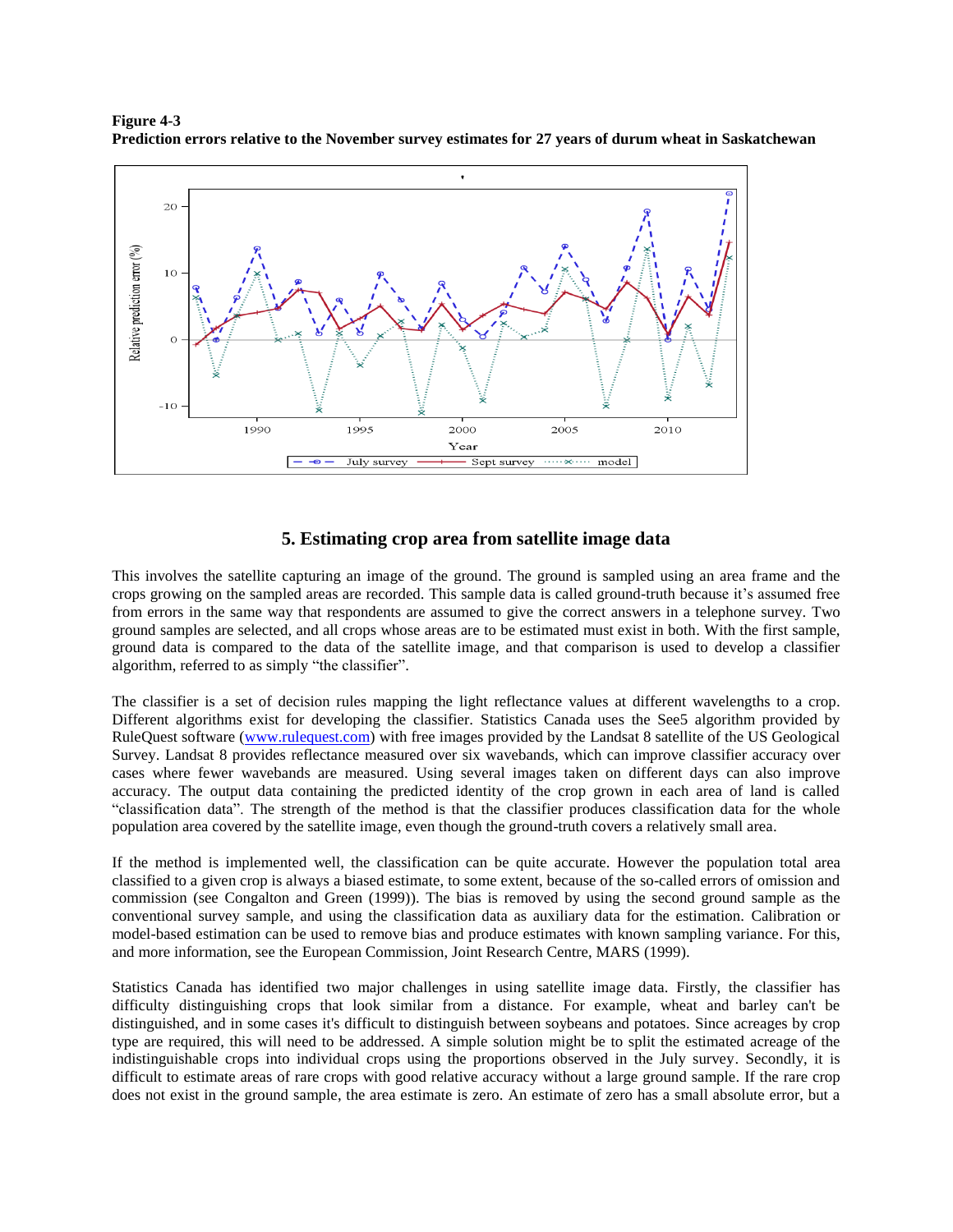large relative error, because the true area is small and non-zero. A solution could be to get data on rare crop areas from crop insurance or from a ground survey collecting GPS-mapped data from known growers of rare crops. This non-randomly sampled data could then be used to develop a classifier for satellite image data.

Crop insurance plays a potential role in the estimation of crop areas, but its use has limits. As previously mentioned, crop insurance data only provides information about the insured crop area. It contains no information about the uninsured area. It can be used as the first ground sample used to develop the satellite classifier, but it cannot be used as the main survey sample to estimate the uninsured area. However, it can be put to good use in the estimation as auxiliary data. It can be used to correct errors in the satellite classification data, before it is used in the estimation.

### **6. Future work at Statistics Canada**

A decision on whether to cancel the September 2015 survey occasion and replace it with modelled estimates will be made near the end of 2014. If yes, survey yield estimates will be replaced with yield estimates from a regression model. In the meantime additional research will take place to improve the accuracy of the initial models and address some of the weaknesses that were observed. The research to this point has focused solely on seven major crops. The model will also need to be robust enough to generate sufficient estimates for some rarer crops. Agriculture and Agri-Food Canada (AAFC) has also been investigating how best to make use of satellite information for crop prediction (Newlands et. al, 2014). Statistics Canada will continue to work with AAFC with the common goal of being able to derive accurate and timely estimates using remote sensing technology.

The second phase of the project is to more deeply investigate the potential use of remote sensing to predict crop acreage. Work up to this point has already indicated that there will be some challenges in distinguishing individual field crops. This is not an issue which was encountered in some of the small, specialized investigations that have taken place at Statistics Canada in the past. As part of this study, in the summer of 2014 Statistics Canada collected a ground-truth sample from three sub-provincial areas in Canada. This data was gathered by trained Statistics Canada personnel visiting the individual fields and noting the crop growing in them. This information can be used to better understand the potential limits of remote sensing as well as the extent to which crop insurance data might be integrated into the acreage estimation process.

Over the longer term, Statistics Canada will need to be vigilant in examining additional alternatives for producing its field crop statistics. Farm operations are continually adopting more smart technology into their daily work. One potentially exciting source of information is the data that some farm equipment now generates which can tabulate how much cropland is being farmed and later, what the production from this cropland is.

#### **7. Conclusion**

The use of remote sensing and satellite technology has the potential to play a role in the production of field crop statistics at Statistics Canada. The fact that they can be used with little or no burden on the farm operator makes them appealing as Statistics Canada searches for ways to produce statistics in manners other than traditional survey taking. On the other hand, a more thorough investigation of the advantages and disadvantages of these approaches must be done before they can be used as part of the official data collection for the survey. The quality of estimates resulting from these approaches must be sufficient to meet the needs of the data users. Crop insurance information is another source of data which, on its own, is insufficient for producing complete crop statistics, but which can play an important complementary role in the process.

#### **8. Acknowledgements**

The crop yield predictions described in section 4 of this paper were produced by Frédéric Bédard, from the Remote Sensing and Geospatial Analysis Section of Statistics Canada's Agriculture Division. The authors thank Frédéric Bédard, Gordon Reichert and Martin Renaud, for their helpful comments on this paper.